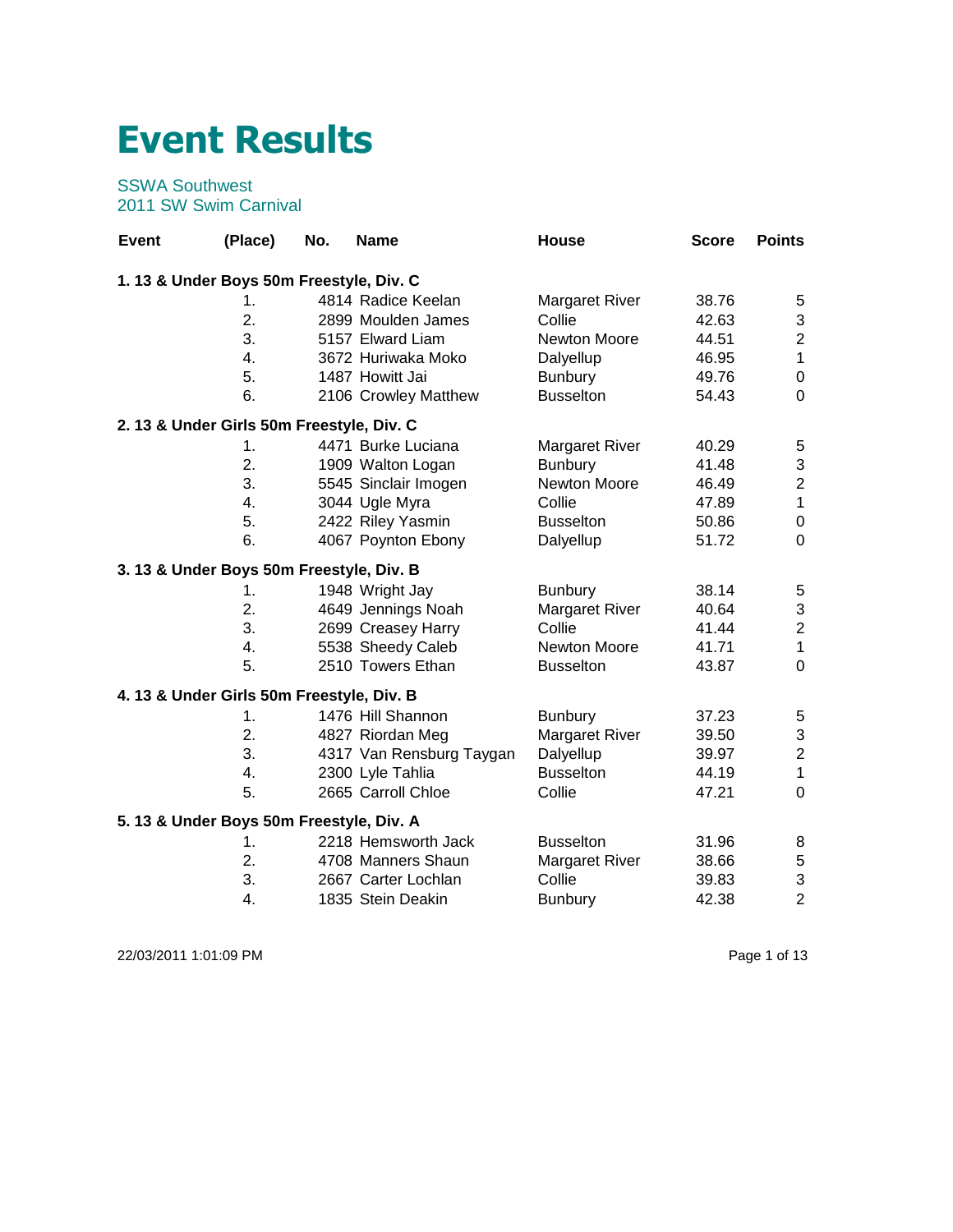| <b>Event</b> | (Place)                                   | No. | <b>Name</b>              | House                 | <b>Score</b> | <b>Points</b>    |
|--------------|-------------------------------------------|-----|--------------------------|-----------------------|--------------|------------------|
|              | 6. 13 & Under Girls 50m Freestyle, Div. A |     |                          |                       |              |                  |
|              | 1.                                        |     | 4717 Massie Ella         | <b>Margaret River</b> | 35.50        | 8                |
|              | 2.                                        |     | 5146 Duncan Lucie        | Newton Moore          | 38.13        | 5                |
|              | 3.                                        |     | 1187 Barbetti Tenille    | <b>Bunbury</b>        | 39.27        | 3                |
|              | 4.                                        |     | 2345 Miller Gracie       | <b>Busselton</b>      | 46.74        | $\overline{c}$   |
|              | 5.                                        |     | 2622 Benton Bianca       | Collie                | 47.77        | 1                |
|              | 7. 14 Years Boys 50m Freestyle, Div. C    |     |                          |                       |              |                  |
|              | 1.                                        |     | 5678 Plight Josh         | <b>Bunbury</b>        | 32.00        | 5                |
|              | 2.                                        |     | 5676 van Duyn Troy       | Newton Moore          | 37.07        | 3                |
|              | 3.                                        |     | 2290 Lee Hudson          | <b>Busselton</b>      | 38.88        | $\overline{c}$   |
|              | 4.                                        |     | 4614 Haslau Blake        | <b>Margaret River</b> | 39.65        | $\mathbf{1}$     |
|              | 5.                                        |     | 2910 Papalia Travis      | Collie                | 40.05        | $\mathbf 0$      |
|              | 8. 14 Years Girls 50m Freestyle, Div. C   |     |                          |                       |              |                  |
|              | 1.                                        |     | 1772 Rogers Abbey        | <b>Bunbury</b>        | 38.56        | 5                |
|              | 2.                                        |     | 4772 Nikulinsky Indianja | <b>Margaret River</b> | 40.17        | 3                |
|              | 3.                                        |     | 3040 Turner Sarah        | Collie                | 40.41        | $\mathbf 2$      |
|              | 4.                                        |     | 635 Lee Tahlia           | Australind            | 40.87        | $\mathbf{1}$     |
|              | 5.                                        |     | 5454 Nichols Darcie      | Newton Moore          | 41.01        | $\pmb{0}$        |
|              | 6.                                        |     | 2042 Callow Courtney     | <b>Busselton</b>      | 44.78        | 0                |
|              | 9. 14 Years Boys 50m Freestyle, Div. B    |     |                          |                       |              |                  |
|              | 1.                                        |     | 5135 Denehey Sean        | Newton Moore          | 32.74        | 5                |
|              | 2.                                        |     | 3054 Vickers Jarrod      | Collie                | 35.19        | 3                |
|              | 3.                                        |     | 1171 Atherton Joshua     | <b>Bunbury</b>        | 35.91        | $\overline{2}$   |
|              | 4.                                        |     | 3387 Delsing Ryan        | Dalyellup             | 42.66        | $\mathbf{1}$     |
|              | 5.                                        |     | 2279 Lambert Kieryn      | <b>Busselton</b>      | 50.86        | $\mathbf 0$      |
|              | 10. 14 Years Girls 50m Freestyle, Div. B  |     |                          |                       |              |                  |
|              | 1.                                        |     | 1955 Young Trudi         | <b>Bunbury</b>        | 37.49        | 5                |
|              | 2.                                        |     | 2956 Salmeri Courtney    | Collie                | 38.45        | 3                |
|              | 3.                                        |     | 2122 Devenyns Sage       | <b>Busselton</b>      | 40.99        | $\boldsymbol{2}$ |
|              | 4.                                        |     | 4846 Ryan Molly          | <b>Margaret River</b> | 41.68        | $\mathbf 1$      |
|              | 5.                                        |     | 5513 Robinson Darcy      | Newton Moore          | 45.18        | $\pmb{0}$        |
|              | 6.                                        |     | 649 Lindsay Emily        | Australind            | 45.92        | $\mathbf 0$      |

22/03/2011 1:01:10 PM Page 2 of 13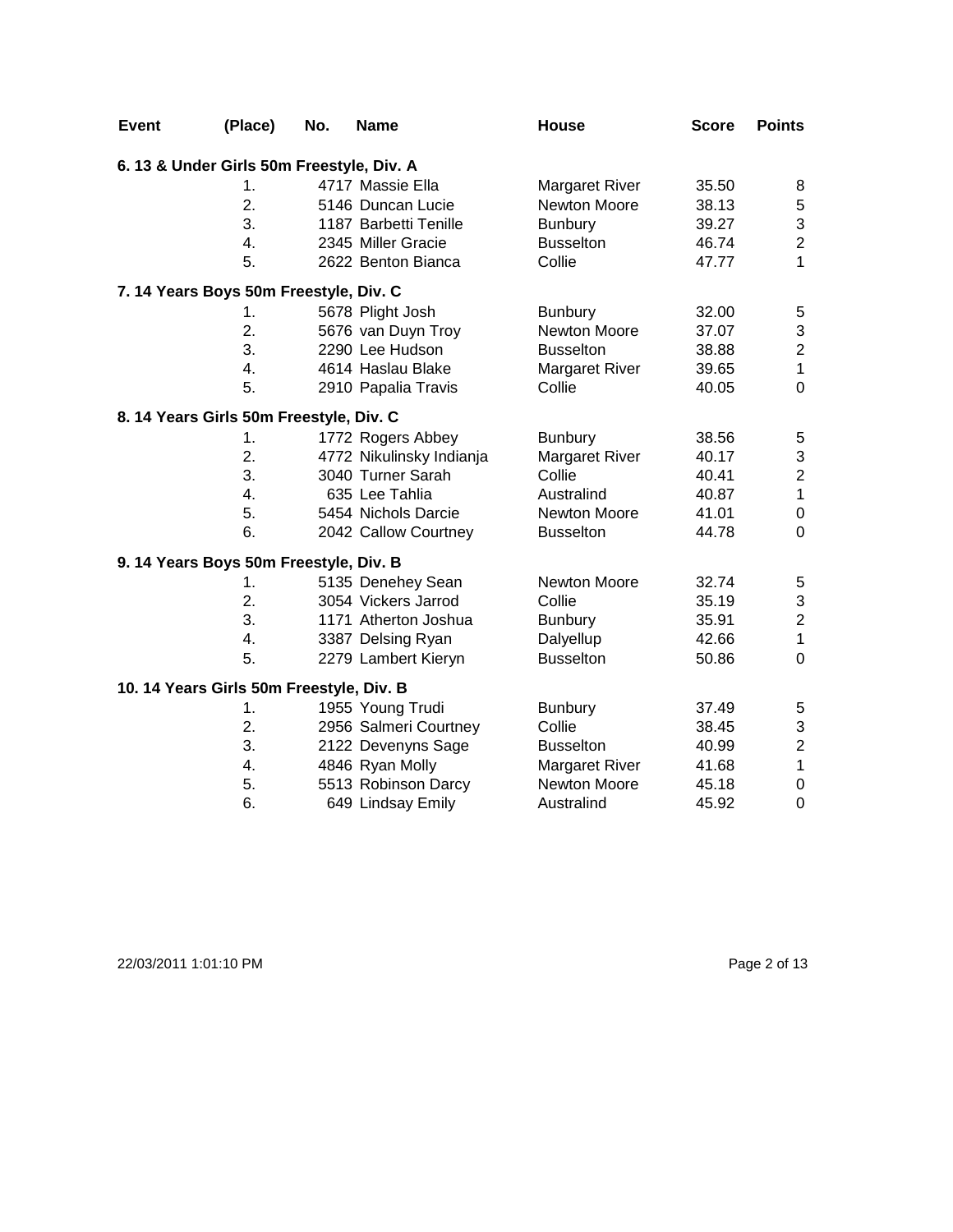| Event                                    | (Place)          | No. | <b>Name</b>              | <b>House</b>          | Score | <b>Points</b>           |
|------------------------------------------|------------------|-----|--------------------------|-----------------------|-------|-------------------------|
| 11. 14 Years Boys 50m Freestyle, Div. A  |                  |     |                          |                       |       |                         |
|                                          | 1.               |     | 5331 Kendall Jordon      | Newton Moore          | 27.08 | 8                       |
|                                          | $\overline{2}$ . |     | 4467 Buchanan Gene       | <b>Margaret River</b> | 34.67 | 5                       |
|                                          | 3.               |     | 1424 Gibellini Rohan     | <b>Bunbury</b>        | 30.87 | 3                       |
|                                          | 4.               |     | 2800 Hollins Patrick     | Collie                | 33.53 | $\overline{2}$          |
|                                          | 5.               |     | 2343 Mickan Dillon       | <b>Busselton</b>      | 39.43 | $\mathbf{1}$            |
|                                          | 6.               |     | 3162 Bartholomew Alan    | Dalyellup             | 46.29 | $\mathbf 0$             |
| 12. 14 Years Girls 50m Freestyle, Div. A |                  |     |                          |                       |       |                         |
|                                          | 1.               |     | 2346 Milner Keeley       | <b>Busselton</b>      | 44.65 | 8                       |
|                                          | 2.               |     | 3017 Swan Caitlin        | Collie                | 34.16 | 5                       |
|                                          | 3.               |     | 4517 Dalbock Sarah       | <b>Margaret River</b> | 35.85 | 3                       |
|                                          | 4.               |     | 1814 Smith Breana        | <b>Bunbury</b>        | 36.53 | $\overline{\mathbf{c}}$ |
|                                          | 5.               |     | 5496 Rankin Murphy       | Newton Moore          | 39.13 | $\mathbf{1}$            |
| 13. 15 Years Boys 50m Freestyle, Div. C  |                  |     |                          |                       |       |                         |
|                                          | 1.               |     | 5254 Harvey Denzil       | Newton Moore          | 32.99 | 5                       |
|                                          | 2.               |     | 1404 Freeman Darcy       | <b>Bunbury</b>        | 32.29 | 3                       |
|                                          | 3.               |     | 2623 Bergersen Liam      | Collie                | 34.64 | $\overline{c}$          |
|                                          | 4.               |     | 4918 Tomlinson Jake      | <b>Margaret River</b> | 32.40 | $\mathbf{1}$            |
|                                          | 5.               |     | 2165 Francis Perry       | <b>Busselton</b>      | 36.21 | 0                       |
| 14. 15 Years Girls 50m Freestyle, Div. C |                  |     |                          |                       |       |                         |
|                                          | 1.               |     | 2847 Latham Tiffany      | Collie                | 36.18 | 5                       |
|                                          | 2.               |     | 4980 Alietti Nicole      | Newton Moore          | 45.72 | 3                       |
|                                          | 3.               |     | 4587 Goodwin Grace       | <b>Margaret River</b> | 46.36 | $\overline{2}$          |
|                                          | 4.               |     | 1599 Mancktelow Rory     | <b>Bunbury</b>        | 48.19 | $\mathbf{1}$            |
| 15. 15 Years Boys 50m Freestyle, Div. B  |                  |     |                          |                       |       |                         |
|                                          | 1.               |     | 5155 Edwards Zachary     | Newton Moore          | 31.18 | 5                       |
|                                          | 2.               |     | 1883 Underwood Luke      | <b>Bunbury</b>        | 31.34 | 3                       |
|                                          | 3.               |     | 4680 Ladd-McGovern Peter | <b>Margaret River</b> | 32.51 | $\overline{c}$          |
|                                          | 4.               |     | 586 Kefalianos Stamatis  | Australind            | 32.69 | $\mathbf{1}$            |
|                                          | 5.               |     | 2637 Bonnell Luke        | Collie                | 34.91 | $\boldsymbol{0}$        |
|                                          | 6.               |     | 1981 Avery Ben           | <b>Busselton</b>      | 34.95 | $\mathbf 0$             |
| 16. 15 Years Girls 25m Freestyle, Div. B |                  |     |                          |                       |       |                         |
|                                          | 1.               |     | 4951 Williams Kate       | <b>Margaret River</b> | 35.44 | 5                       |
|                                          | 2.               |     | 2834 King Sheridan       | Collie                | 35.52 | 3                       |
|                                          | 3.               |     | 1613 McBride Yasmin      | <b>Bunbury</b>        | 41.53 | $\overline{\mathbf{c}}$ |
|                                          | 4.               |     | 5202 Gazendam Sarah      | Newton Moore          | 42.20 | $\mathbf 1$             |
|                                          | 5.               |     | 2572 Winchcombe Hayley   | <b>Busselton</b>      | 51.81 | 0                       |

22/03/2011 1:01:10 PM Page 3 of 13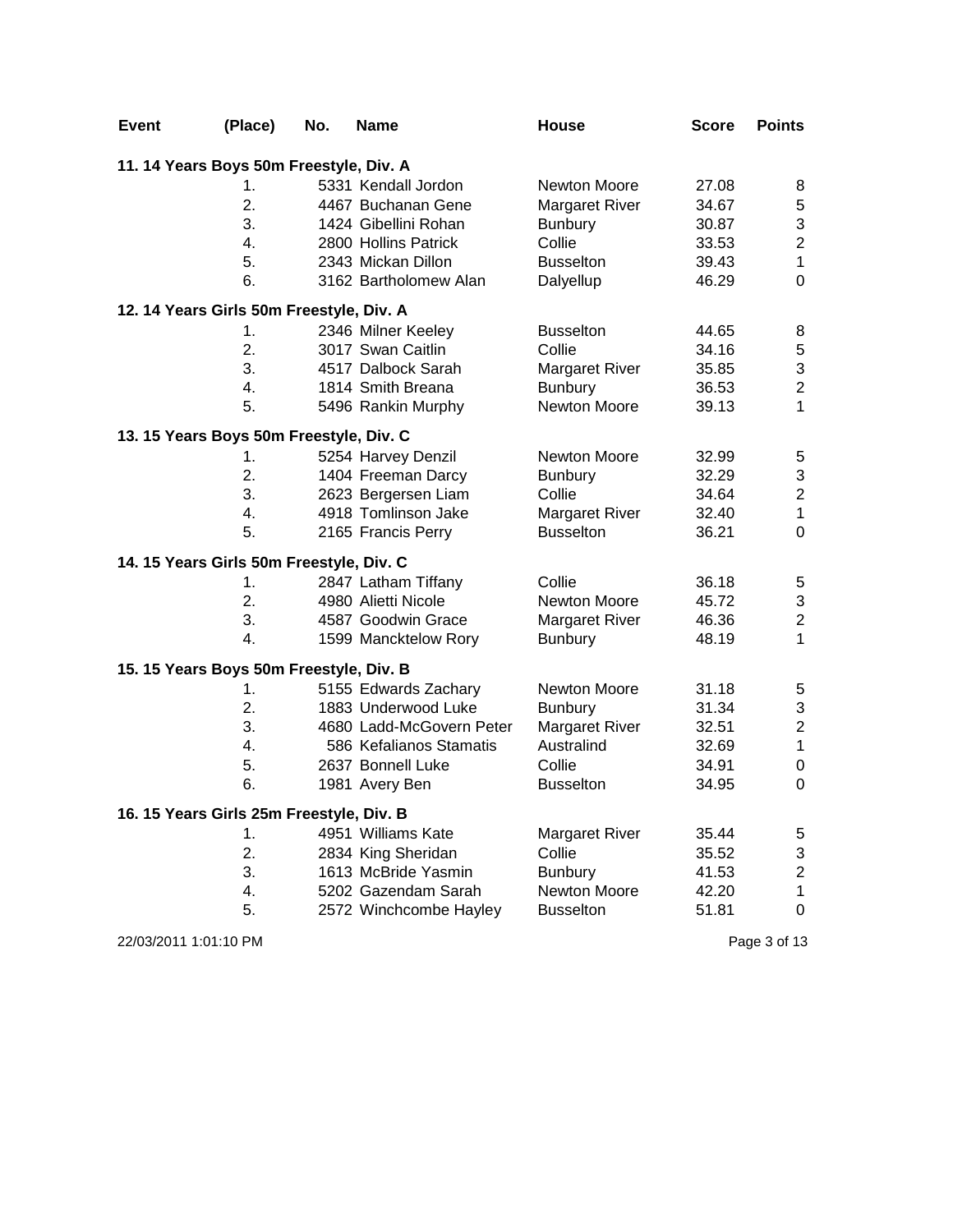| <b>Event</b> | (Place)                                    | No. | <b>Name</b>             | <b>House</b>          | <b>Score</b> | <b>Points</b>  |
|--------------|--------------------------------------------|-----|-------------------------|-----------------------|--------------|----------------|
|              | 17. 15 Years Boys 50m Freestyle, Div. A    |     |                         |                       |              |                |
|              | 1.                                         |     | 1125 Wood Tyson         | Australind            | 30.25        | 8              |
|              | 2.                                         |     | 1903 Walker Preston     | <b>Bunbury</b>        | 30.65        | 5              |
|              | 3.                                         |     | 4763 Murphy Maui        | Margaret River        | 31.40        | 3              |
|              | 4.                                         |     | 5439 Moore Kane         | Newton Moore          | 31.86        | $\overline{c}$ |
|              | 5.                                         |     | 2783 Harms Jack         | Collie                | 34.43        | $\mathbf{1}$   |
|              | 18. 15 Years Girls 50m Freestyle, Div. A   |     |                         |                       |              |                |
|              | 1.                                         |     | 2874 Matthews Chenon    | Collie                | 30.74        | 8              |
|              | 2.                                         |     | 2500 Taylor Karly       | <b>Busselton</b>      | 37.85        | 5              |
|              | 3.                                         |     | 4723 McAuliffe Madeline | Margaret River        | 36.71        | 3              |
|              | 4.                                         |     | 5637 Whatley Meg        | Newton Moore          | 38.31        | $\overline{c}$ |
|              | 5.                                         |     | 1658 Mountford Amy      | <b>Bunbury</b>        | 36.96        | $\mathbf 1$    |
|              | 6.                                         |     | 3312 Coles Katelyn      | Dalyellup             | 38.61        | $\overline{0}$ |
|              | 25. 13 & Under Boys 50m Butterfly, Div. A  |     |                         |                       |              |                |
|              | 1.                                         |     | 2218 Hemsworth Jack     | <b>Busselton</b>      | 37.01        | 8              |
|              | 2.                                         |     | 4649 Jennings Noah      | <b>Margaret River</b> | 48.97        | 5              |
|              | 3.                                         |     | 2667 Carter Lochlan     | Collie                | 55.14        | 3              |
|              | 4.                                         |     | 5538 Sheedy Caleb       | <b>Newton Moore</b>   | 56.71        | $\overline{2}$ |
|              | 26. 13 & Under Girls 50m Butterfly, Div. A |     |                         |                       |              |                |
|              | 1.                                         |     | 4717 Massie Ella        | Margaret River        | 43.30        | 8              |
|              | 2.                                         |     | 5146 Duncan Lucie       | Newton Moore          | 50.21        | 5              |
|              | 3.                                         |     | 2345 Miller Gracie      | <b>Busselton</b>      | 53.07        | 3              |
|              | 4.                                         |     | 1909 Walton Logan       | <b>Bunbury</b>        | 56.76        | $\overline{2}$ |
|              | 27. 14 Years Boys 50m Butterfly, Div. A    |     |                         |                       |              |                |
|              | 1.                                         |     | 5331 Kendall Jordon     | Newton Moore          | 29.51        | 8              |
|              | 2.                                         |     | 1424 Gibellini Rohan    | Bunbury               | 46.55        | 5              |
|              | 3.                                         |     | 4881 Spence Kyle        | <b>Margaret River</b> | 49.06        | 3              |
|              | 4.                                         |     | 2800 Hollins Patrick    | Collie                | 51.56        | $\overline{2}$ |
|              | 28. 14 Years Girls 50m Butterfly, Div. A   |     |                         |                       |              |                |
|              | 1.                                         |     | 3017 Swan Caitlin       | Collie                | 38.88        | 8              |
|              | 2.                                         |     | 1136 Young Marnie       | Australind            | 39.22        | 5              |
|              | 3.                                         |     | 1814 Smith Breana       | <b>Bunbury</b>        | 46.13        | 3              |
|              | 4.                                         |     | 5191 Fyfe Sophie        | Newton Moore          | 46.29        | $\overline{c}$ |
|              | 5.                                         |     | 4846 Ryan Molly         | <b>Margaret River</b> | 53.51        | $\mathbf{1}$   |
|              | 6.                                         |     | 2042 Callow Courtney    | <b>Busselton</b>      | 59.15        | $\mathbf 0$    |

22/03/2011 1:01:10 PM Page 4 of 13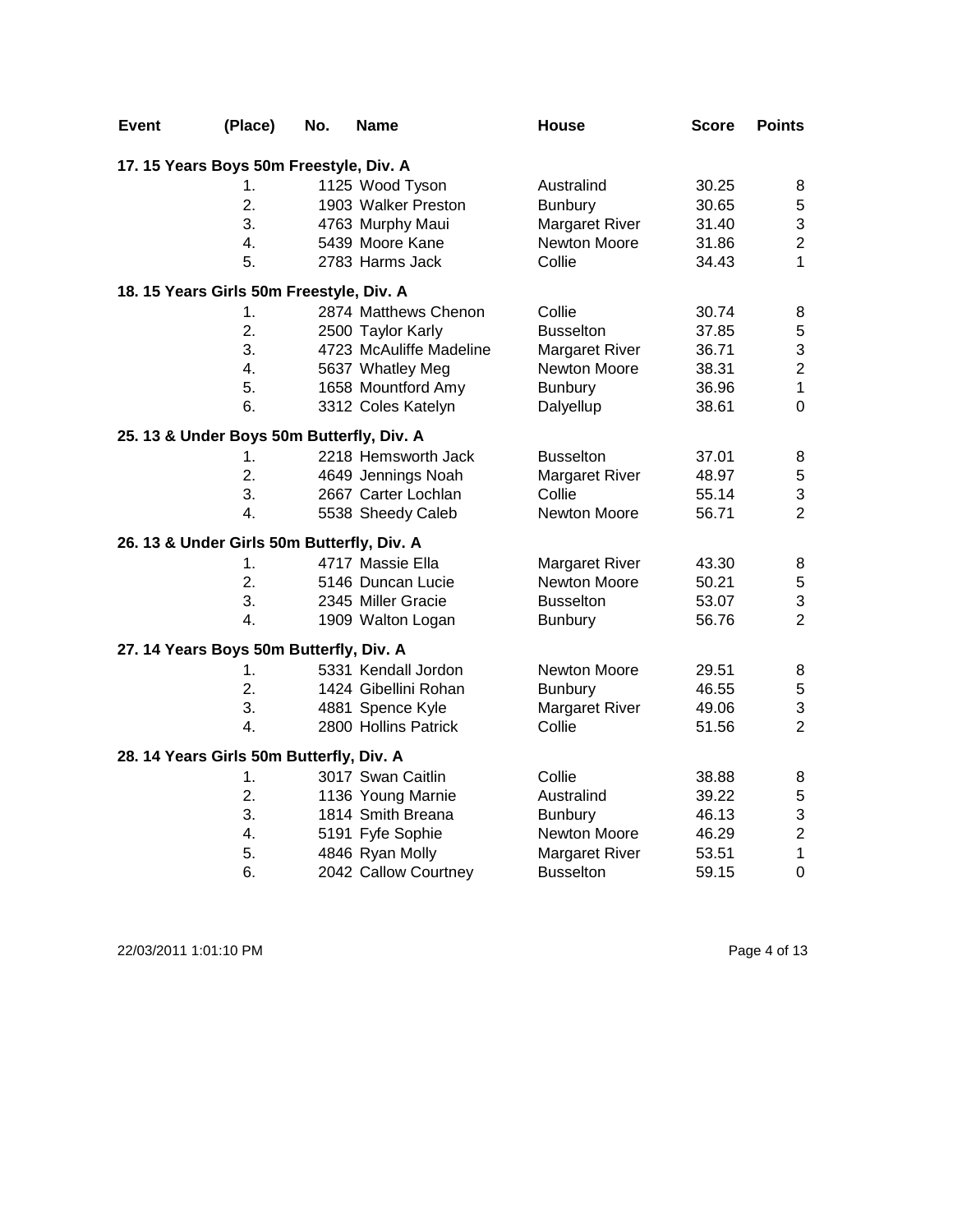| <b>Event</b> | (Place)                                  | No. | <b>Name</b>                                   | <b>House</b>          | <b>Score</b> | <b>Points</b>             |
|--------------|------------------------------------------|-----|-----------------------------------------------|-----------------------|--------------|---------------------------|
|              | 29. 15 Years Boys 50m Butterfly, Div. A  |     |                                               |                       |              |                           |
|              | 1.                                       |     | 1903 Walker Preston                           | <b>Bunbury</b>        | 40.04        | 8                         |
|              | $\overline{2}$ .                         |     | 1125 Wood Tyson                               | Australind            | 40.18        | 5                         |
|              | 3.                                       |     | 5155 Edwards Zachary                          | Newton Moore          | 41.26        | 3                         |
|              | 4.                                       |     | 2606 Barraclough Boo                          | Collie                | 41.67        | $\overline{2}$            |
|              | 5.                                       |     | 4763 Murphy Maui                              | <b>Margaret River</b> | 43.42        | $\mathbf{1}$              |
|              | 30. 15 Years Girls 50m Butterfly, Div. A |     |                                               |                       |              |                           |
|              | 1.                                       |     | 2874 Matthews Chenon                          | Collie                | 36.86        | 8                         |
|              | 2.                                       |     | 4951 Williams Kate                            | Margaret River        | 44.37        | 5                         |
|              | 3.                                       |     | 1613 McBride Yasmin                           | <b>Bunbury</b>        | 56.94        | 3                         |
|              |                                          |     | 35. 13 & Under Boys 50m Breaststroke, Div. B  |                       |              |                           |
|              | 1.                                       |     | 1835 Stein Deakin                             | <b>Bunbury</b>        | 51.38        | $\mathbf 5$               |
|              | 2.                                       |     | 4649 Jennings Noah                            | <b>Margaret River</b> | 52.38        | $\ensuremath{\mathsf{3}}$ |
|              | 3.                                       |     | 2459 Sewell Axel                              | <b>Busselton</b>      | 59.37        | $\boldsymbol{2}$          |
|              | 4.                                       |     | 2667 Carter Lochlan                           | Collie                | 1:04.43      | $\mathbf{1}$              |
|              |                                          |     | 36. 13 & Under Girls 50m Breaststroke, Div. B |                       |              |                           |
|              | 1.                                       |     | 1476 Hill Shannon                             | <b>Bunbury</b>        | 53.12        | $\mathbf 5$               |
|              | 2.                                       |     | 4827 Riordan Meg                              | <b>Margaret River</b> | 53.84        | $\ensuremath{\mathsf{3}}$ |
|              | 3.                                       |     | 5146 Duncan Lucie                             | Newton Moore          | 56.41        | $\mathbf 2$               |
|              | 4.                                       |     | 4067 Poynton Ebony                            | Dalyellup             | 1:01.93      | $\mathbf{1}$              |
|              | 5.                                       |     | 2077 Coppendale Chelsea                       | <b>Busselton</b>      | 1:07.42      | $\mathbf 0$               |
|              |                                          |     | 37. 13 & Under Boys 50m Breaststroke, Div. A  |                       |              |                           |
|              | 1.                                       |     | 2218 Hemsworth Jack                           | <b>Busselton</b>      | 47.99        | 8                         |
|              | 2.                                       |     | 4814 Radice Keelan                            | <b>Margaret River</b> | 50.92        | $\mathbf 5$               |
|              | 3.                                       |     | 5157 Elward Liam                              | Newton Moore          | 51.27        | 3                         |
|              | $\overline{4}$ .                         |     | 2830 Kenyon Tom                               | Collie                | 1:01.42      | $\mathbf 2$               |
|              | 5.                                       |     | 1948 Wright Jay                               | <b>Bunbury</b>        | 1:02.01      | $\mathbf{1}$              |
|              |                                          |     | 38. 13 & Under Girls 50m Breaststroke, Div. A |                       |              |                           |
|              | 1.                                       |     | 4717 Massie Ella                              | <b>Margaret River</b> | 51.11        | 8                         |
|              | 2.                                       |     | 5136 Devenny Lauren                           | Newton Moore          | 51.37        | 5                         |
|              | 3.                                       |     | 1476 Hill Shannon                             | <b>Bunbury</b>        | 54.60        | 3                         |
|              | 4.                                       |     | 3044 Ugle Myra                                | Collie                | 57.38        | $\mathbf 2$               |
|              | 5.                                       |     | 2345 Miller Gracie                            | <b>Busselton</b>      | 1:05.86      | $\mathbf 1$               |

22/03/2011 1:01:11 PM Page 5 of 13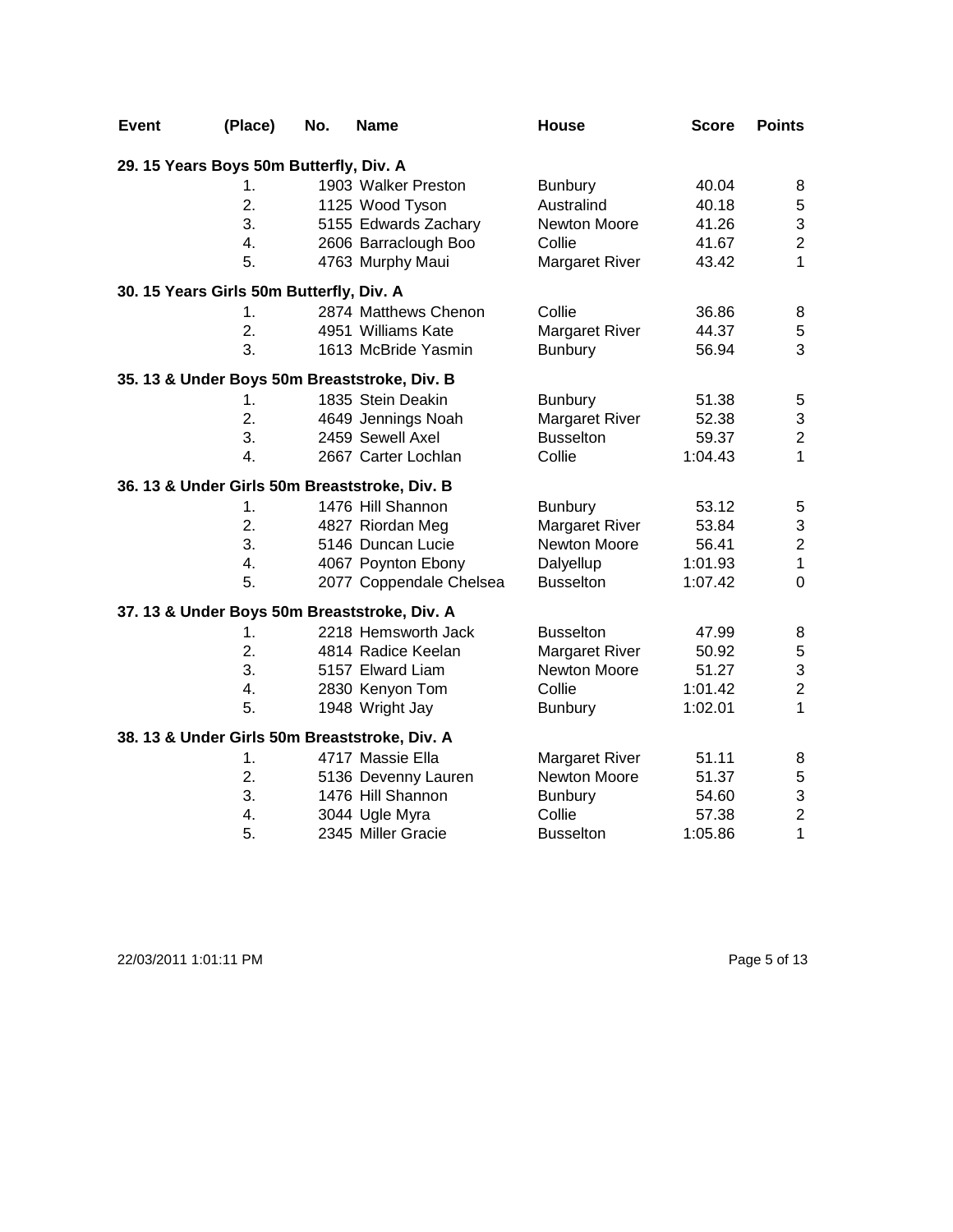| <b>Event</b>                                | (Place)          | No. | <b>Name</b>                 | House                 | <b>Score</b> | <b>Points</b>           |
|---------------------------------------------|------------------|-----|-----------------------------|-----------------------|--------------|-------------------------|
| 39. 14 Years Boys 50m Breaststroke, Div. B  |                  |     |                             |                       |              |                         |
|                                             | 1.               |     | 5135 Denehey Sean           | <b>Newton Moore</b>   | 43.32        | 5                       |
|                                             | 2.               |     | 1171 Atherton Joshua        | <b>Bunbury</b>        | 49.94        | 3                       |
|                                             | 3.               |     | 4881 Spence Kyle            | <b>Margaret River</b> | 50.41        | $\overline{c}$          |
|                                             | $\overline{4}$ . |     | 2552 Whitelaw Jesse         | <b>Busselton</b>      | 52.28        | $\mathbf{1}$            |
|                                             | 5.               |     | 2989 Slater Luke            | Collie                | 56.55        | $\pmb{0}$               |
|                                             | 6.               |     | 3162 Bartholomew Alan       | Dalyellup             | 1:19.47      | 0                       |
| 40. 14 Years Girls 50m Breaststroke, Div. B |                  |     |                             |                       |              |                         |
|                                             | 1.               |     | 1955 Young Trudi            | <b>Bunbury</b>        | 47.08        | 5                       |
|                                             | 2.               |     | 2956 Salmeri Courtney       | Collie                | 49.68        | 3                       |
|                                             | 3.               |     | 2042 Callow Courtney        | <b>Busselton</b>      | 54.94        | $\overline{\mathbf{c}}$ |
|                                             | 4.               |     | 5496 Rankin Murphy          | <b>Newton Moore</b>   | 58.59        | $\mathbf 1$             |
|                                             | 5.               |     | 4660 Karri-Davies Alexandra | <b>Margaret River</b> | 58.69        | $\boldsymbol{0}$        |
|                                             | 6.               |     | 649 Lindsay Emily           | Australind            | 58.85        | $\mathbf 0$             |
| 41. 14 Years Boys 50m Breaststroke, Div. A  |                  |     |                             |                       |              |                         |
|                                             | 1.               |     | 5331 Kendall Jordon         | Newton Moore          | 38.47        | 8                       |
|                                             | 2.               |     | 2800 Hollins Patrick        | Collie                | 45.65        | 5                       |
|                                             | 3.               |     | 4475 Busby John             | <b>Margaret River</b> | 49.14        | 3                       |
|                                             | 4.               |     | 2343 Mickan Dillon          | <b>Busselton</b>      | 50.97        | $\overline{c}$          |
|                                             | 5.               |     | 1424 Gibellini Rohan        | <b>Bunbury</b>        | 51.68        | $\mathbf{1}$            |
|                                             | 6.               |     | 3597 Harbour Kyle           | Dalyellup             | 53.98        | $\mathbf 0$             |
| 42. 14 Years Girls 50m Breaststroke, Div. A |                  |     |                             |                       |              |                         |
|                                             | 1.               |     | 4373 Williams Sarah         | Dalyellup             | 44.49        | 8                       |
|                                             | 2.               |     | 1814 Smith Breana           | <b>Bunbury</b>        | 47.01        | $\mathbf 5$             |
|                                             | 3.               |     | 3017 Swan Caitlin           | Collie                | 47.29        | 3                       |
|                                             | 4.               |     | 5454 Nichols Darcie         | Newton Moore          | 51.29        | $\overline{2}$          |
|                                             | 5.               |     | 4517 Dalbock Sarah          | <b>Margaret River</b> | 52.96        | $\mathbf{1}$            |
|                                             | 6.               |     | 635 Lee Tahlia              | Australind            | 54.18        | $\pmb{0}$               |
|                                             | 7.               |     | 2438 Rushack Jamie          | <b>Busselton</b>      | 59.54        | $\mathbf 0$             |
| 43. 15 Years Boys 50m Breaststroke, Div. B  |                  |     |                             |                       |              |                         |
|                                             | 1.               |     | 5336 Keohane Cameron        | Newton Moore          | 44.58        | $\mathbf 5$             |
|                                             | 2.               |     | 2606 Barraclough Boo        | Collie                | 45.19        | 3                       |
|                                             | 3.               |     | 1182 Barbetti Daniel        | <b>Bunbury</b>        | 46.57        | $\mathbf 2$             |
|                                             | 4.               |     | 4680 Ladd-McGovern Peter    | <b>Margaret River</b> | 48.80        | $\mathbf 1$             |

22/03/2011 1:01:11 PM Page 6 of 13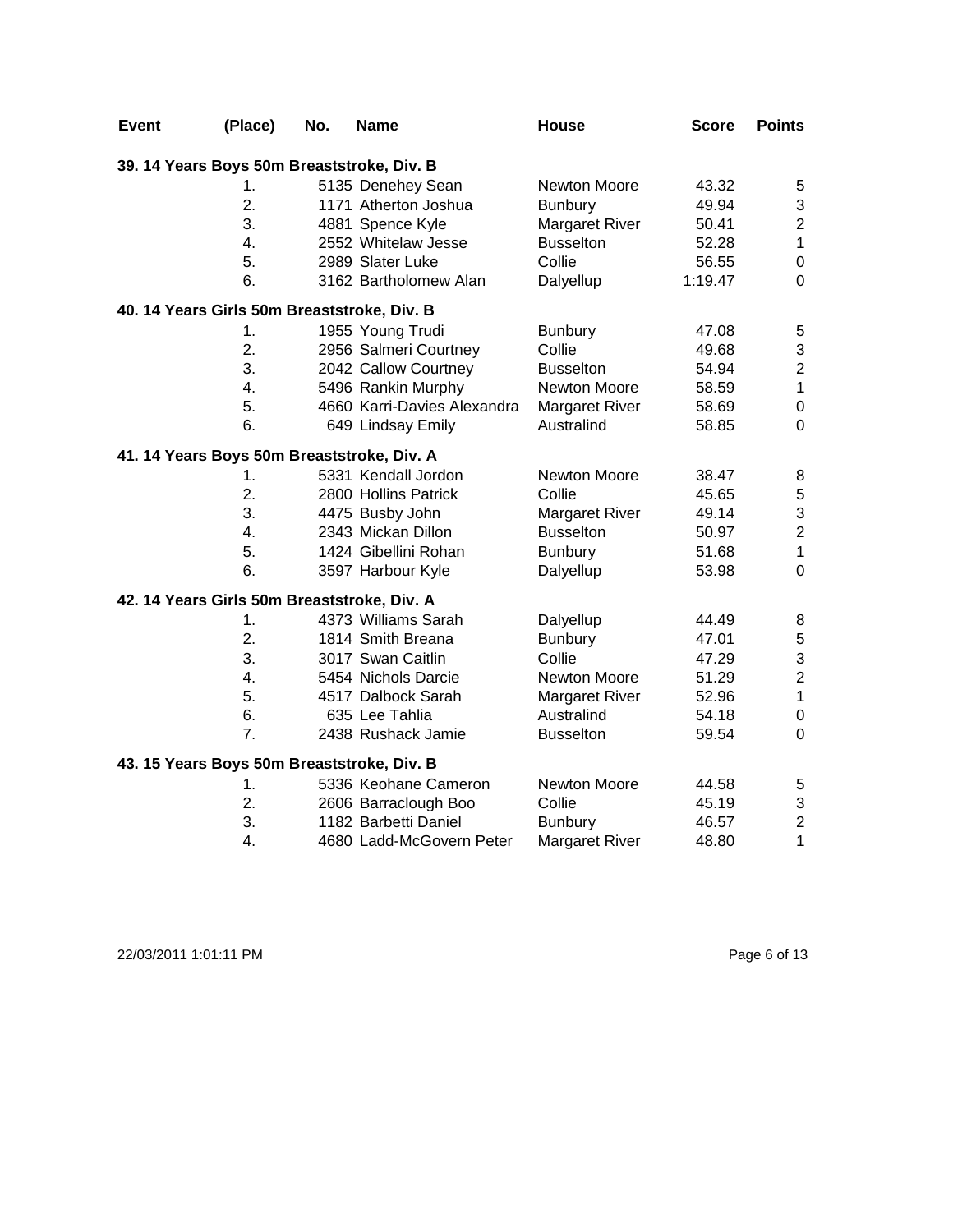| <b>Event</b> | (Place)                                     | No. | <b>Name</b>             | House                 | <b>Score</b> | <b>Points</b>    |
|--------------|---------------------------------------------|-----|-------------------------|-----------------------|--------------|------------------|
|              | 44. 15 Years Girls 50m Breaststroke, Div. B |     |                         |                       |              |                  |
|              | 1.                                          |     | 2834 King Sheridan      | Collie                | 48.56        | 5                |
|              | 2.                                          |     | 4723 McAuliffe Madeline | Margaret River        | 52.03        | 3                |
|              | 3.                                          |     | 1613 McBride Yasmin     | <b>Bunbury</b>        | 53.97        | $\overline{2}$   |
|              | $\overline{4}$ .                            |     | 5202 Gazendam Sarah     | <b>Newton Moore</b>   | 57.07        | $\mathbf{1}$     |
|              | 5.                                          |     | 2572 Winchcombe Hayley  | <b>Busselton</b>      | 1:02.83      | $\overline{0}$   |
|              | 45. 15 Years Boys 50m Breaststroke, Div. A  |     |                         |                       |              |                  |
|              | 1.                                          |     | 4763 Murphy Maui        | Margaret River        | 42.05        | 8                |
|              | 2.                                          |     | 1903 Walker Preston     | <b>Bunbury</b>        | 44.44        | $\,$ 5 $\,$      |
|              | 3.                                          |     | 5155 Edwards Zachary    | Newton Moore          | 44.74        | 3                |
|              | 4.                                          |     | 2637 Bonnell Luke       | Collie                | 45.21        | $\overline{2}$   |
|              | 5.                                          |     | 2513 Towers Reece       | <b>Busselton</b>      | 45.60        | $\mathbf{1}$     |
|              | 6.                                          |     | 1125 Wood Tyson         | Australind            | 45.86        | $\boldsymbol{0}$ |
|              | 7.                                          |     | 3496 Gartrell Luke      | Dalyellup             | 54.40        | $\mathbf 0$      |
|              | 46. 15 Years Girls 50m Breaststroke, Div. A |     |                         |                       |              |                  |
|              | 1.                                          |     | 2874 Matthews Chenon    | Collie                | 44.65        | 8                |
|              | 2.                                          |     | 4980 Alietti Nicole     | <b>Newton Moore</b>   | 49.56        | $\,$ 5 $\,$      |
|              | 3.                                          |     | 1658 Mountford Amy      | <b>Bunbury</b>        | 49.75        | 3                |
|              | $\overline{4}$ .                            |     | 4455 Bottomley Kate     | <b>Margaret River</b> | 57.69        | $\overline{2}$   |
|              | 51. 13 & Under Boys 100m Freestyle, Div. A  |     |                         |                       |              |                  |
|              | 1.                                          |     | 2218 Hemsworth Jack     | <b>Busselton</b>      | 1:13.50      | 8                |
|              | 2.                                          |     | 4708 Manners Shaun      | Margaret River        | 1:31.89      | $\,$ 5 $\,$      |
|              | 3.                                          |     | 1948 Wright Jay         | <b>Bunbury</b>        | 1:37.06      | 3                |
|              | 4.                                          |     | 2699 Creasey Harry      | Collie                | 1:42.13      | $\overline{2}$   |
|              | 5.                                          |     | 5538 Sheedy Caleb       | <b>Newton Moore</b>   | 1:47.91      | $\mathbf{1}$     |
|              | 52. 13 & Under Girls 100m Freestyle, Div. A |     |                         |                       |              |                  |
|              | 1.                                          |     | 4717 Massie Ella        | <b>Margaret River</b> | 1:22.13      | 8                |
|              | 2.                                          |     | 1187 Barbetti Tenille   | <b>Bunbury</b>        | 1:24.70      | $\mathbf 5$      |
|              | 3.                                          |     | 5146 Duncan Lucie       | Newton Moore          | 1:27.42      | 3                |
|              | 4.                                          |     | 2665 Carroll Chloe      | Collie                | 1:51.89      | $\overline{2}$   |
|              | 5.                                          |     | 2345 Miller Gracie      | <b>Busselton</b>      | 2:02.12      | $\mathbf 1$      |

22/03/2011 1:01:11 PM Page 7 of 13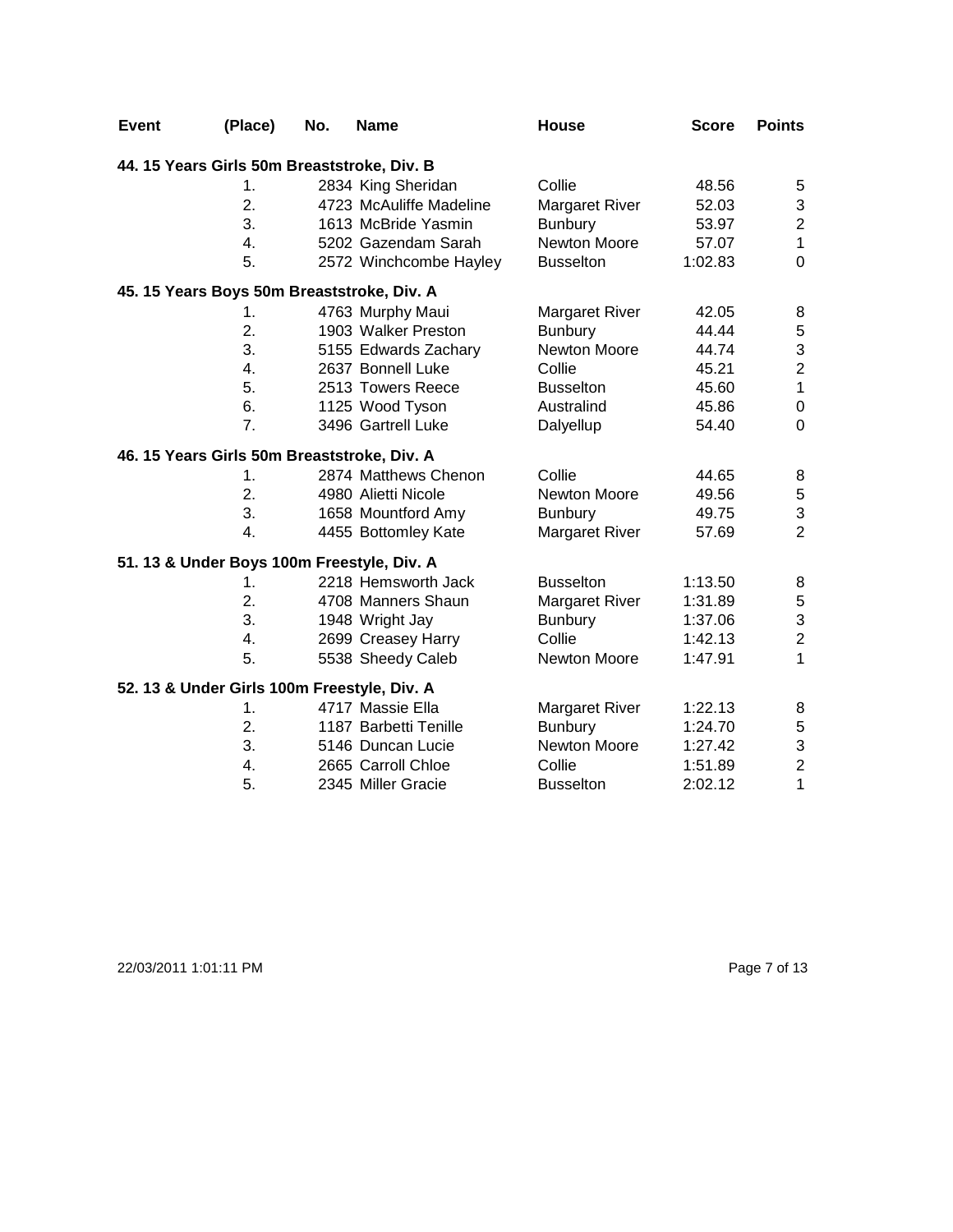| Event | (Place)                                   | No. | <b>Name</b>                                     | <b>House</b>          | <b>Score</b> | <b>Points</b>  |
|-------|-------------------------------------------|-----|-------------------------------------------------|-----------------------|--------------|----------------|
|       | 53. 14 Years Boys 100m Freestyle, Div. A  |     |                                                 |                       |              |                |
|       | 1.                                        |     | 5331 Kendall Jordon                             | Newton Moore          | 1:00.49      | 8              |
|       | $\overline{2}$ .                          |     | 1424 Gibellini Rohan                            | <b>Bunbury</b>        | 1:16.25      | 5              |
|       | 3.                                        |     | 2800 Hollins Patrick                            | Collie                | 1:18.45      | 3              |
|       | 4.                                        |     | 4467 Buchanan Gene                              | <b>Margaret River</b> | 1:24.11      | $\overline{c}$ |
|       | 5.                                        |     | 2343 Mickan Dillon                              | <b>Busselton</b>      | 1:39.46      | $\mathbf{1}$   |
|       | 6.                                        |     | 3597 Harbour Kyle                               | Dalyellup             | 1:57.56      | $\overline{0}$ |
|       | 54. 14 Years Girls 100m Freestyle, Div. A |     |                                                 |                       |              |                |
|       | 1.                                        |     | 4373 Williams Sarah                             | Dalyellup             | 1:14.62      | 8              |
|       | $\overline{2}$ .                          |     | 3017 Swan Caitlin                               | Collie                | 1:17.95      | 5              |
|       | 3.                                        |     | 1136 Young Marnie                               | Australind            | 1:25.96      | 3              |
|       | 4.                                        |     | 1955 Young Trudi                                | <b>Bunbury</b>        | 1:32.39      | $\overline{c}$ |
|       | 5.                                        |     | 4517 Dalbock Sarah                              | <b>Margaret River</b> | 1:32.70      | $\mathbf 1$    |
|       | 6.                                        |     | 5496 Rankin Murphy                              | Newton Moore          | 1:38.82      | $\mathsf 0$    |
|       | 7.                                        |     | 2346 Milner Keeley                              | <b>Busselton</b>      | 1:41.10      | $\overline{0}$ |
|       | 55. 15 Years Boys 100m Freestyle, Div. A  |     |                                                 |                       |              |                |
|       | 1.                                        |     | 1125 Wood Tyson                                 | Australind            | 1:10.63      | 8              |
|       | $\overline{2}$ .                          |     | 5439 Moore Kane                                 | Newton Moore          | 1:17.17      | 5              |
|       | 3.                                        |     | 1903 Walker Preston                             | <b>Bunbury</b>        | 1:18.20      | 3              |
|       | 4.                                        |     | 2637 Bonnell Luke                               | Collie                | 1:18.31      | $\overline{c}$ |
|       | 5.                                        |     | 4763 Murphy Maui                                | <b>Margaret River</b> | 1:19.27      | $\mathbf 1$    |
|       | 6.                                        |     | 1973 Andersson Jake                             | <b>Busselton</b>      | 1:29.75      | $\mathbf 0$    |
|       | 56. 15 Years Girls 100m Freestyle, Div. A |     |                                                 |                       |              |                |
|       | 1.                                        |     | 2874 Matthews Chenon                            | Collie                | 1:11.49      | 8              |
|       | 2.                                        |     | 4723 McAuliffe Madeline                         | <b>Margaret River</b> | 1:28.21      | 5              |
|       | 3.                                        |     | 1658 Mountford Amy                              | Bunbury               | 1:29.49      | 3              |
|       | 4.                                        |     | 5637 Whatley Meg                                | Newton Moore          | 1:33.08      | $\overline{c}$ |
|       | 5.                                        |     | 2500 Taylor Karly                               | <b>Busselton</b>      | 1:37.33      | $\mathbf{1}$   |
|       |                                           |     | 59. 15 & Under Girls 4x50m Medley Relay, Div. A |                       |              |                |
|       | 1.                                        |     | 3 Collie - Team                                 | Collie                | 2:44.97      | 13             |
|       | $\overline{2}$ .                          |     | 8 Bunbury - Team                                | <b>Bunbury</b>        | 2:57.28      | 8              |
|       | 3.                                        |     | 6 Margaret River - Team                         | <b>Margaret River</b> | 3:07.83      | $\mathbf 5$    |
|       | 4.                                        |     | 5 Dalyellup - Team                              | Dalyellup             | 3:14.45      | 3              |
|       | 5.                                        |     | 7 Newton Moore - Team                           | Newton Moore          | 3:23.97      | $\overline{c}$ |
|       | 6.                                        |     | 1 Australind - Team                             | Australind            | 3:33.36      | $\mathbf{1}$   |
|       | 7.                                        |     | 2 Busselton - Team                              | <b>Busselton</b>      | 3:50.25      | $\mathbf 0$    |

22/03/2011 1:01:11 PM Page 8 of 13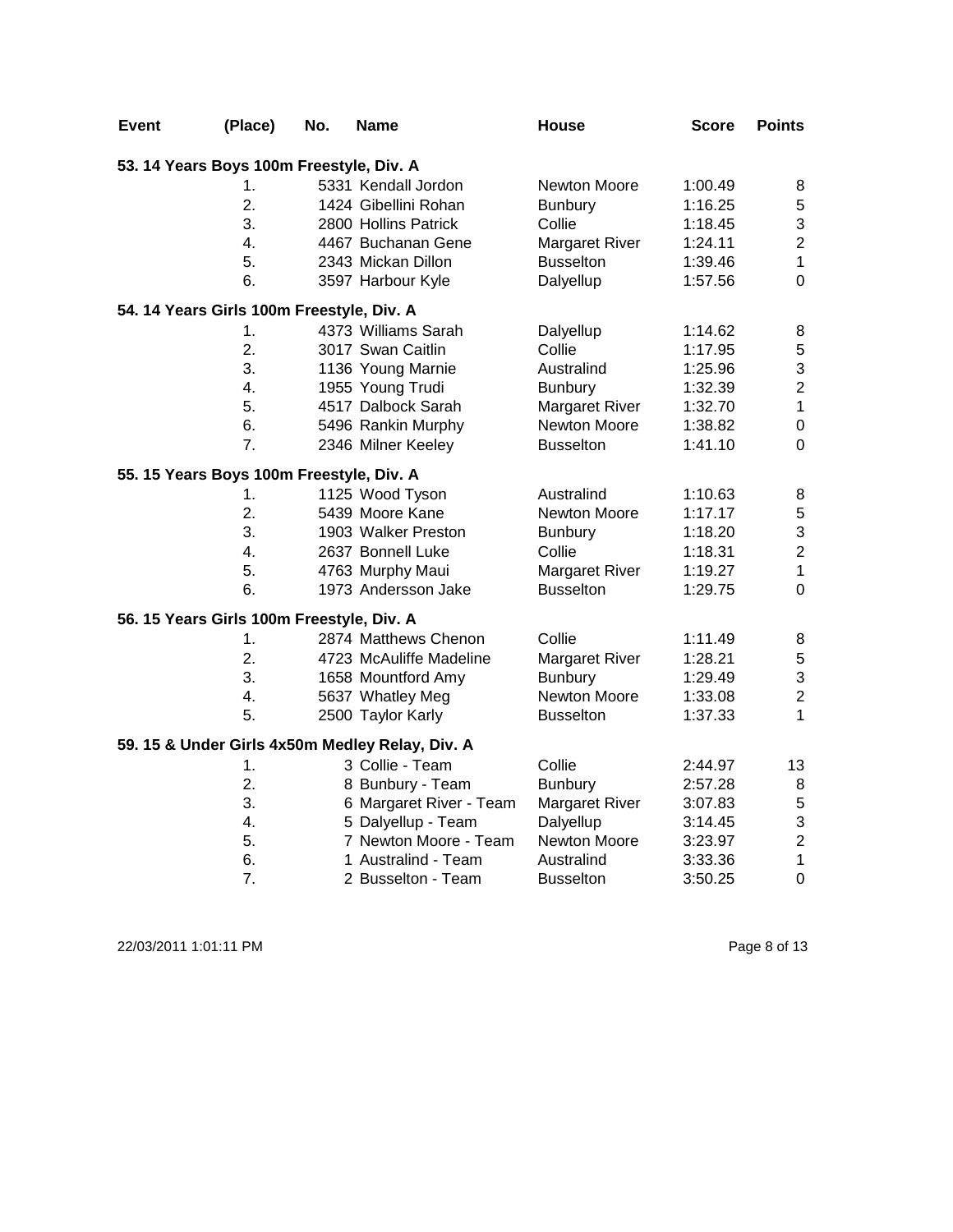| <b>Event</b> | (Place)                                     | No. | <b>Name</b>                                    | <b>House</b>          | <b>Score</b> | <b>Points</b>             |
|--------------|---------------------------------------------|-----|------------------------------------------------|-----------------------|--------------|---------------------------|
|              |                                             |     | 60. 15 & Under Boys 4x50m Medley Relay, Div. A |                       |              |                           |
|              | 1.                                          |     | 7 Newton Moore - Team                          | Newton Moore          | 2:31.59      | 13                        |
|              | 2.                                          |     | 8 Bunbury - Team                               | <b>Bunbury</b>        | 2:36.10      | 8                         |
|              | 3.                                          |     | 2 Busselton - Team                             | <b>Busselton</b>      | 2:43.66      | $\overline{5}$            |
|              | 4.                                          |     | 3 Collie - Team                                | Collie                | 2:48.62      | $\ensuremath{\mathsf{3}}$ |
|              | 5.                                          |     | 6 Margaret River - Team                        | <b>Margaret River</b> | 2:53.63      | $\overline{c}$            |
|              | 6.                                          |     | 5 Dalyellup - Team                             | Dalyellup             | 3:23.13      | $\mathbf{1}$              |
|              |                                             |     | 63. 13 & Under Boys 50m Backstroke, Div. B     |                       |              |                           |
|              | 1.                                          |     | 5157 Elward Liam                               | <b>Newton Moore</b>   | 51.51        | $\mathbf 5$               |
|              | 2.                                          |     | 4814 Radice Keelan                             | <b>Margaret River</b> | 51.84        | $\ensuremath{\mathsf{3}}$ |
|              | 3.                                          |     | 1948 Wright Jay                                | <b>Bunbury</b>        | 57.03        | $\sqrt{2}$                |
|              | 4.                                          |     | 2979 Sheppard Kieran                           | Collie                | 1:03.29      | $\mathbf{1}$              |
|              | 5.                                          |     | 2459 Sewell Axel                               | <b>Busselton</b>      | 1:03.48      | $\mathbf 0$               |
|              | 64. 13 & Under Girls 50m Backstroke, Div. B |     |                                                |                       |              |                           |
|              | 1.                                          |     | 4471 Burke Luciana                             | Margaret River        | 47.09        | 5                         |
|              | 2.                                          |     | 1909 Walton Logan                              | <b>Bunbury</b>        | 51.11        | 3                         |
|              | 3.                                          |     | 2345 Miller Gracie                             | <b>Busselton</b>      | 52.36        | $\mathbf 2$               |
|              | 4.                                          |     | 3044 Ugle Myra                                 | Collie                | 58.85        | $\mathbf{1}$              |
|              | 5.                                          |     | 5545 Sinclair Imogen                           | Newton Moore          | 1:12.43      | $\mathbf 0$               |
|              |                                             |     | 65. 13 & Under Boys 50m Backstroke, Div. A     |                       |              |                           |
|              | 1.                                          |     | 2218 Hemsworth Jack                            | <b>Busselton</b>      | 39.81        | 8                         |
|              | 2.                                          |     | 4708 Manners Shaun                             | <b>Margaret River</b> | 46.21        | 5                         |
|              | 3.                                          |     | 2667 Carter Lochlan                            | Collie                | 50.66        | $\ensuremath{\mathsf{3}}$ |
|              | 4.                                          |     | 5538 Sheedy Caleb                              | Newton Moore          | 51.59        | $\overline{c}$            |
|              | 5.                                          |     | 3929 Mooney Ethan                              | Dalyellup             | 56.97        | $\mathbf{1}$              |
|              | 6.                                          |     | 1835 Stein Deakin                              | <b>Bunbury</b>        | 58.77        | $\mathbf 0$               |
|              | 66. 13 & Under Girls 50m Backstroke, Div. A |     |                                                |                       |              |                           |
|              | 1.                                          |     | 5146 Duncan Lucie                              | Newton Moore          | 42.22        | 8                         |
|              | 2.                                          |     | 4717 Massie Ella                               | <b>Margaret River</b> | 44.09        | $\mathbf 5$               |
|              | 3.                                          |     | 4317 Van Rensburg Taygan                       | Dalyellup             | 49.59        | 3                         |
|              | 4.                                          |     | 1187 Barbetti Tenille                          | <b>Bunbury</b>        | 52.88        | $\overline{2}$            |

22/03/2011 1:01:12 PM Page 9 of 13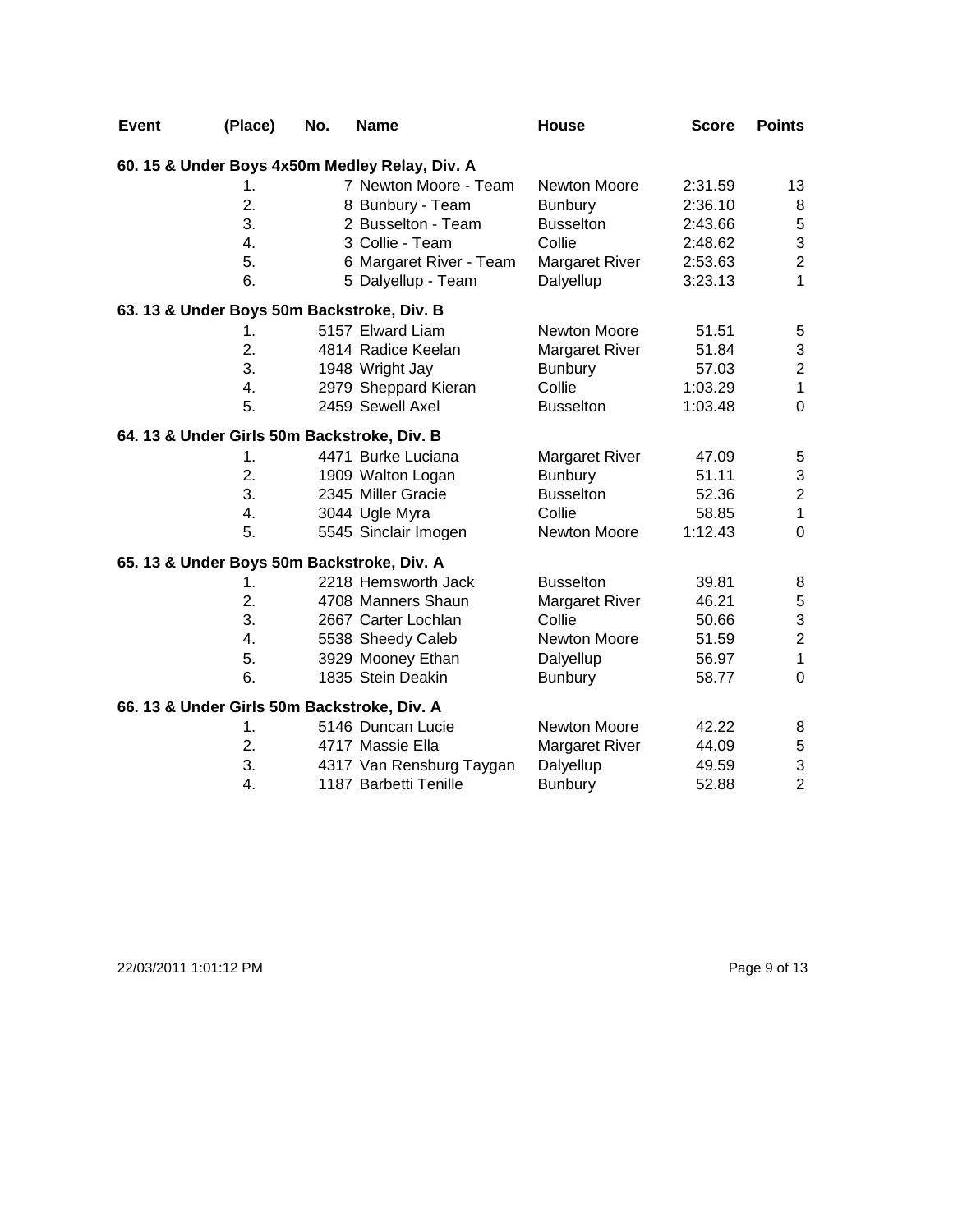| Event                                     | (Place)          | No. | <b>Name</b>             | <b>House</b>          | <b>Score</b> | <b>Points</b>    |
|-------------------------------------------|------------------|-----|-------------------------|-----------------------|--------------|------------------|
| 67. 14 Years Boys 50m Backstroke, Div. B  |                  |     |                         |                       |              |                  |
|                                           | 1.               |     | 5135 Denehey Sean       | Newton Moore          | 39.72        | 5                |
|                                           | 2.               |     | 2800 Hollins Patrick    | Collie                | 44.87        | 3                |
|                                           | 3.               |     | 1218 Blight Joshua      | <b>Bunbury</b>        | 45.41        | $\overline{c}$   |
|                                           | 4.               |     | 3387 Delsing Ryan       | Dalyellup             | 50.35        | $\mathbf{1}$     |
|                                           | 5.               |     | 2290 Lee Hudson         | <b>Busselton</b>      | 50.99        | $\mathbf 0$      |
|                                           | 6.               |     | 4475 Busby John         | <b>Margaret River</b> | 55.12        | $\mathbf 0$      |
| 68. 14 Years Girls 50m Backstroke, Div. B |                  |     |                         |                       |              |                  |
|                                           | 1.               |     | 1772 Rogers Abbey       | <b>Bunbury</b>        | 44.08        | $\,$ 5 $\,$      |
|                                           | 2.               |     | 2956 Salmeri Courtney   | Collie                | 45.41        | 3                |
|                                           | 3.               |     | 635 Lee Tahlia          | Australind            | 51.73        | $\overline{c}$   |
|                                           | $\overline{4}$ . |     | 4517 Dalbock Sarah      | <b>Margaret River</b> | 52.27        | $\mathbf{1}$     |
|                                           | 5.               |     | 2042 Callow Courtney    | <b>Busselton</b>      | 1:03.34      | $\mathbf 0$      |
|                                           | 6.               |     | 5554 Sneddon Cathrine   | Newton Moore          | 1:06.15      | 0                |
| 69. 14 Years Boys 50m Backstroke, Div. A  |                  |     |                         |                       |              |                  |
|                                           | 1.               |     | 5331 Kendall Jordon     | Newton Moore          | 33.85        | 8                |
|                                           | 2.               |     | 3250 Burton Tylor       | Dalyellup             | 38.86        | 5                |
|                                           | 3.               |     | 1424 Gibellini Rohan    | <b>Bunbury</b>        | 41.03        | 3                |
|                                           | $4_{-}$          |     | 3054 Vickers Jarrod     | Collie                | 44.34        | $\overline{c}$   |
|                                           | 5.               |     | 4467 Buchanan Gene      | <b>Margaret River</b> | 44.94        | $\mathbf{1}$     |
|                                           | 6.               |     | 540 Hough Jaice         | Australind            | 46.30        | $\mathbf 0$      |
| 70. 14 Years Girls 50m Backstroke, Div. A |                  |     |                         |                       |              |                  |
|                                           | 1.               |     | 4373 Williams Sarah     | Dalyellup             | 37.05        | 8                |
|                                           | 2.               |     | 3017 Swan Caitlin       | Collie                | 40.41        | 5                |
|                                           | 3.               |     | 1814 Smith Breana       | <b>Bunbury</b>        | 41.68        | 3                |
|                                           | 4.               |     | 4640 Hunter Wheatley    | <b>Margaret River</b> | 42.06        | $\overline{c}$   |
|                                           | 5.               |     | 1136 Young Marnie       | Australind            | 45.84        | $\mathbf 1$      |
|                                           | 6.               |     | 5513 Robinson Darcy     | Newton Moore          | 57.55        | 0                |
|                                           | 7.               |     | 1994 Baxendale Samantha | <b>Busselton</b>      | 1:00.14      | $\mathbf 0$      |
| 71. 15 Years Boys 50m Backstroke, Div. B  |                  |     |                         |                       |              |                  |
|                                           | 1.               |     | 5254 Harvey Denzil      | Newton Moore          | 41.48        | $\mathbf 5$      |
|                                           | 2.               |     | 1241 Brookes Luke       | <b>Bunbury</b>        | 41.51        | 3                |
|                                           | 3.               |     | 4440 Becker Sean        | <b>Margaret River</b> | 44.85        | $\overline{c}$   |
|                                           | 4.               |     | 586 Kefalianos Stamatis | Australind            | 45.97        | $\mathbf{1}$     |
|                                           | 5.               |     | 2513 Towers Reece       | <b>Busselton</b>      | 50.06        | $\boldsymbol{0}$ |

22/03/2011 1:01:12 PM Page 10 of 13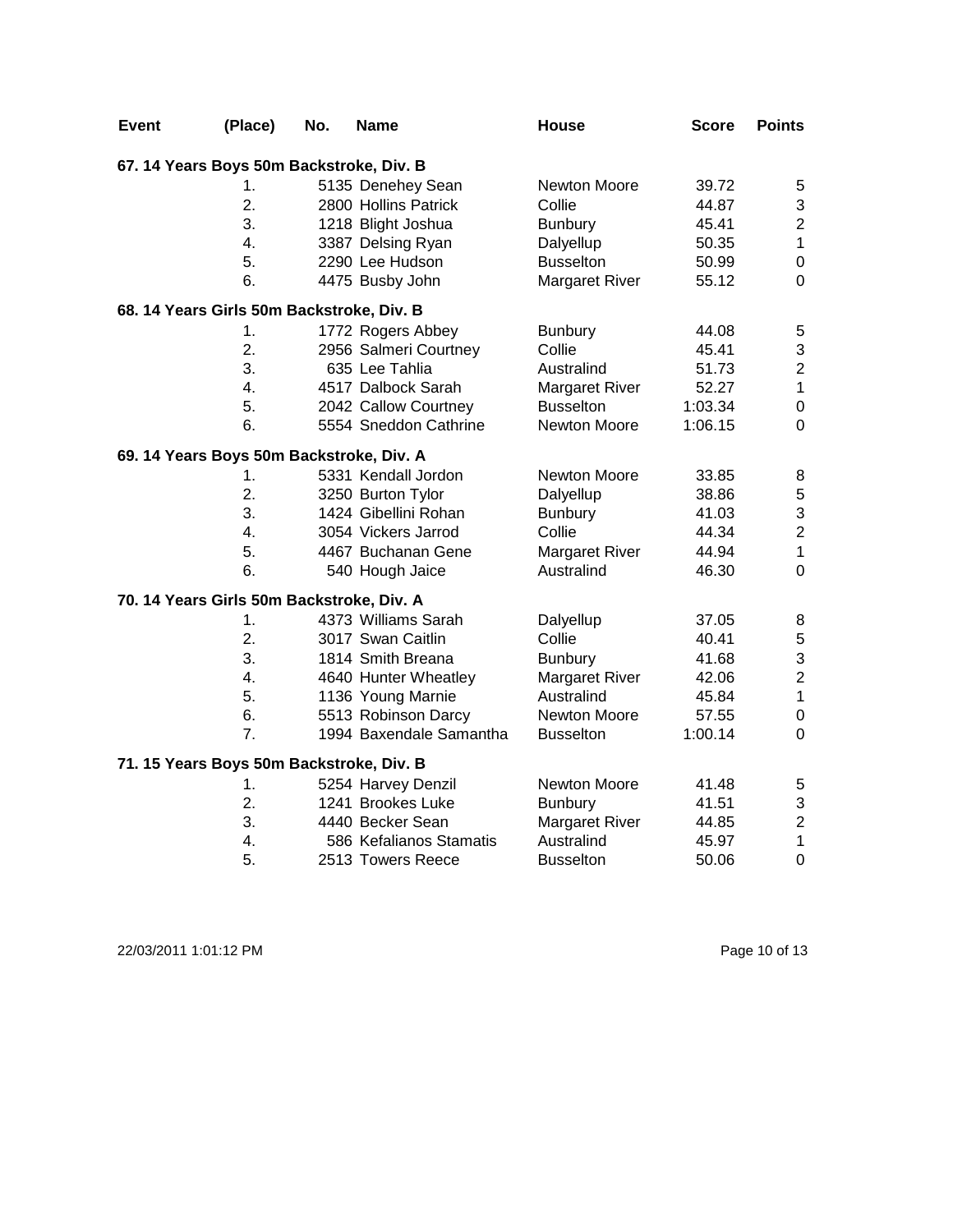| <b>Event</b> | (Place)                                      | No. | <b>Name</b>                                    | House                 | <b>Score</b> | <b>Points</b>    |
|--------------|----------------------------------------------|-----|------------------------------------------------|-----------------------|--------------|------------------|
|              | 72. 15 Years Girls 50m Backstroke, Div. B    |     |                                                |                       |              |                  |
|              | 1.                                           |     | 2834 King Sheridan                             | Collie                | 46.31        | 5                |
|              | 2.                                           |     | 1613 McBride Yasmin                            | <b>Bunbury</b>        | 48.80        | 3                |
|              | 3.                                           |     | 4831 Robbins Marnie                            | <b>Margaret River</b> | 49.07        | $\overline{c}$   |
|              | 4.                                           |     | 5653 Wood Jessica                              | Newton Moore          | 1:16.99      | $\mathbf{1}$     |
|              | 73. 15 Years Boys 50m Backstroke, Div. A     |     |                                                |                       |              |                  |
|              | 1.                                           |     | 1125 Wood Tyson                                | Australind            | 38.43        | 8                |
|              | 2.                                           |     | 4763 Murphy Maui                               | <b>Margaret River</b> | 41.82        | $\mathbf 5$      |
|              | 3.                                           |     | 5155 Edwards Zachary                           | Newton Moore          | 42.15        | 3                |
|              | 4.                                           |     | 1903 Walker Preston                            | <b>Bunbury</b>        | 42.67        | $\boldsymbol{2}$ |
|              | 5.                                           |     | 2637 Bonnell Luke                              | Collie                | 46.15        | $\mathbf{1}$     |
|              | 6.                                           |     | 3496 Gartrell Luke                             | Dalyellup             | 52.41        | $\mathbf 0$      |
|              | 74. 15 Years Girls 50m Backstroke, Div. A    |     |                                                |                       |              |                  |
|              | 1.                                           |     | 2874 Matthews Chenon                           | Collie                | 37.59        | 8                |
|              | 2.                                           |     | 4951 Williams Kate                             | <b>Margaret River</b> | 42.39        | $\overline{5}$   |
|              | 3.                                           |     | 1658 Mountford Amy                             | <b>Bunbury</b>        | 44.42        | 3                |
|              | $\overline{4}$ .                             |     | 5637 Whatley Meg                               | Newton Moore          | 45.83        | $\overline{2}$   |
|              |                                              |     | 79. 13 & Under Girls 100m Breaststroke, Div. A |                       |              |                  |
|              | 1.                                           |     | 2345 Miller Gracie                             | <b>Busselton</b>      | 2:36.45      | 8                |
|              | 2.                                           |     | 5146 Duncan Lucie                              | Newton Moore          | 2:05.83      | 5                |
|              |                                              |     | 80. 13 & Under Boys 100m Breaststroke, Div. A  |                       |              |                  |
|              | 1.                                           |     | 2218 Hemsworth Jack                            | <b>Busselton</b>      | 1:48.49      | 8                |
|              | 2.                                           |     | 5157 Elward Liam                               | Newton Moore          | 1:57.01      | $\mathbf 5$      |
|              | 3.                                           |     | 4814 Radice Keelan                             | Margaret River        | 1:57.04      | 3                |
|              | 4.                                           |     | 1835 Stein Deakin                              | <b>Bunbury</b>        | 2:00.00      | $\overline{c}$   |
|              | 5.                                           |     | 2830 Kenyon Tom                                | Collie                | 2:29.80      | 1                |
|              | 81. 14 Years Girls 100m Breaststroke, Div. A |     |                                                |                       |              |                  |
|              | 1.                                           |     | 4373 Williams Sarah                            | Dalyellup             | 1:38.21      | 8                |
|              | 2.                                           |     | 1814 Smith Breana                              | Bunbury               | 1:46.80      | $\sqrt{5}$       |
|              | 3.                                           |     | 2956 Salmeri Courtney                          | Collie                | 1:53.68      | 3                |
|              | 4.                                           |     | 1136 Young Marnie                              | Australind            | 1:54.19      | $\overline{c}$   |
|              | 5.                                           |     | 5191 Fyfe Sophie                               | <b>Newton Moore</b>   | 2:06.64      | $\mathbf{1}$     |

22/03/2011 1:01:12 PM Page 11 of 13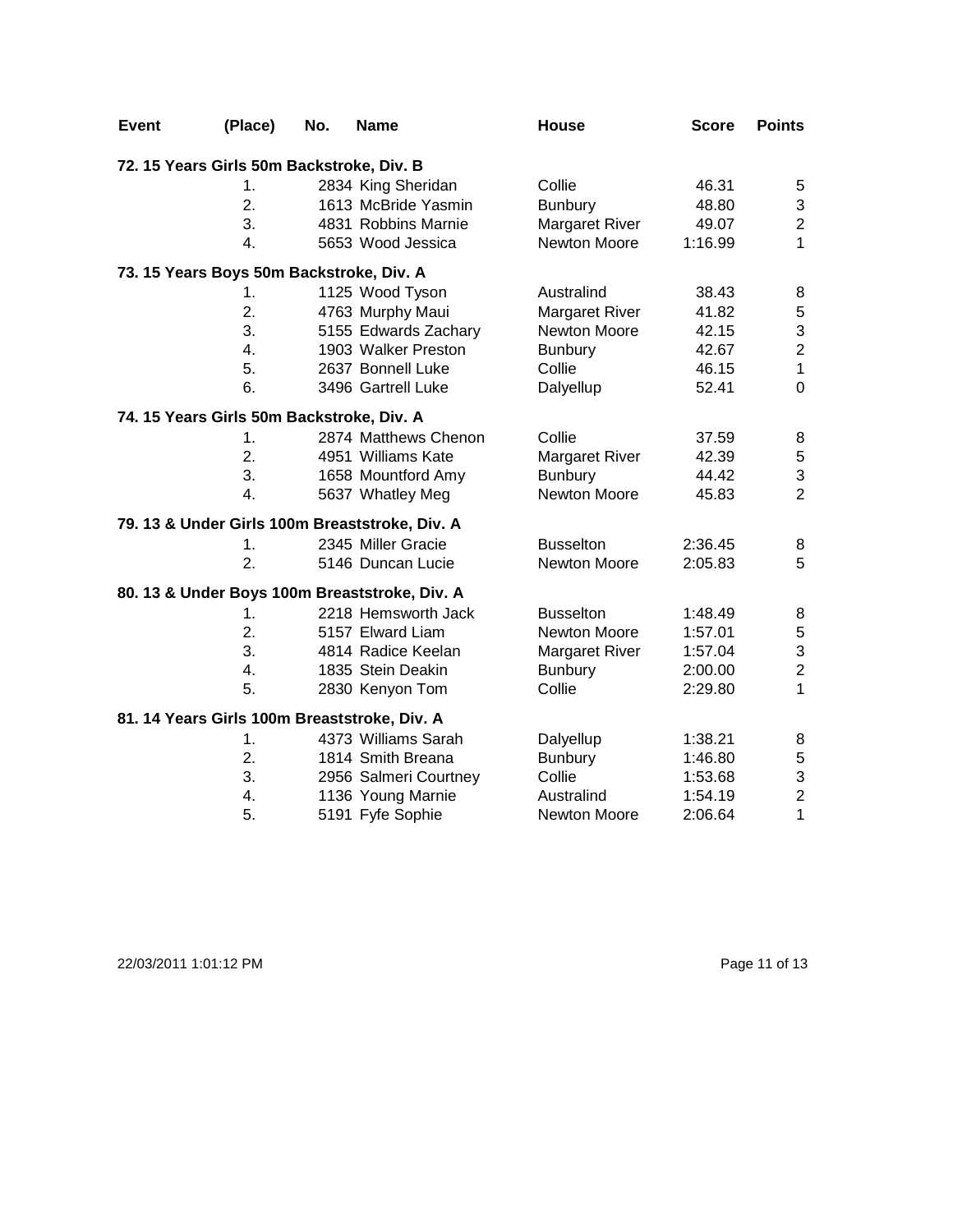| <b>Event</b> | (Place) | No. | <b>Name</b>                                      | <b>House</b>          | Score   | <b>Points</b>  |
|--------------|---------|-----|--------------------------------------------------|-----------------------|---------|----------------|
|              |         |     | 82. 14 Years Boys 100m Breaststroke, Div. A      |                       |         |                |
|              | 1.      |     | 5331 Kendall Jordon                              | Newton Moore          | 1:26.76 | 8              |
|              | 2.      |     | 2800 Hollins Patrick                             | Collie                | 1:42.15 | 5              |
|              | 3.      |     | 3214 Boshoff Wesley                              | Dalyellup             | 1:43.29 | 3              |
|              | 4.      |     | 1218 Blight Joshua                               | <b>Bunbury</b>        | 1:54.23 | $\overline{2}$ |
|              | 5.      |     | 4475 Busby John                                  | <b>Margaret River</b> | 1:59.52 | $\mathbf 1$    |
|              | 6.      |     | 2343 Mickan Dillon                               | <b>Busselton</b>      | 1:59.99 | $\mathbf 0$    |
|              |         |     | 83. 15 Years Girls 100m Breaststroke, Div. A     |                       |         |                |
|              | 1.      |     | 2874 Matthews Chenon                             | Collie                | 1:43.79 | 8              |
|              | 2.      |     | 1613 McBride Yasmin                              | Bunbury               | 2:00.58 | $\mathbf 5$    |
|              | 3.      |     | 4455 Bottomley Kate                              | Margaret River        | 2:03.69 | 3              |
|              |         |     | 84. 15 Years Boys 100m Breaststroke, Div. A      |                       |         |                |
|              | 1.      |     | 1903 Walker Preston                              | <b>Bunbury</b>        | 1:38.38 | 8              |
|              | 2.      |     | 4763 Murphy Maui                                 | <b>Margaret River</b> | 1:40.22 | $\mathbf 5$    |
|              | 3.      |     | 5155 Edwards Zachary                             | Newton Moore          | 1:44.48 | $\frac{3}{2}$  |
|              | 4.      |     | 1125 Wood Tyson                                  | Australind            | 1:44.79 |                |
|              | 5.      |     | 2513 Towers Reece                                | <b>Busselton</b>      | 1:45.35 | $\mathbf{1}$   |
|              | 6.      |     | 2637 Bonnell Luke                                | Collie                | 1:45.43 | $\mathbf 0$    |
|              |         |     | 87. 13 Years Girls 4x50m Freestyle Relay, Div. A |                       |         |                |
|              | 1.      |     | 8 Bunbury - Team                                 | <b>Bunbury</b>        | 2:50.17 | 13             |
|              | 2.      |     | 6 Margaret River - Team                          | Margaret River        | 2:54.98 | 8              |
|              | 3.      |     | 3 Collie - Team                                  | Collie                | 3:29.95 | $\mathbf 5$    |
|              | 4.      |     | 2 Busselton - Team                               | <b>Busselton</b>      | 3:47.76 | 3              |
|              |         |     | 88. 13 Years Boys 4x50m Freestyle Relay, Div. A  |                       |         |                |
|              | 1.      |     | 6 Margaret River - Team                          | <b>Margaret River</b> | 2:48.44 | 13             |
|              | 2.      |     | 3 Collie - Team                                  | Collie                | 2:57.30 | $\,8\,$        |
|              | 3.      |     | 8 Bunbury - Team                                 | Bunbury               | 3:07.83 | $\mathbf 5$    |
|              | 4.      |     | 2 Busselton - Team                               | <b>Busselton</b>      | 3:10.10 | 3              |
|              |         |     | 89. 14 Years Girls 4x50m Freestyle Relay, Div. A |                       |         |                |
|              | 1.      |     | 8 Bunbury - Team                                 | <b>Bunbury</b>        | 2:40.32 | 13             |
|              | 1.      |     | 3 Collie - Team                                  | Collie                | 2:40.32 | 13             |
|              | 3.      |     | 6 Margaret River - Team                          | <b>Margaret River</b> | 2:57.05 | $\sqrt{5}$     |
|              | 4.      |     | 1 Australind - Team                              | Australind            | 2:57.20 | $\mathfrak{S}$ |
|              | 5.      |     | 2 Busselton - Team                               | <b>Busselton</b>      | 3:10.00 | $\overline{2}$ |
|              | 6.      |     | 7 Newton Moore - Team                            | Newton Moore          | 3:15.78 | $\mathbf{1}$   |

22/03/2011 1:01:13 PM Page 12 of 13